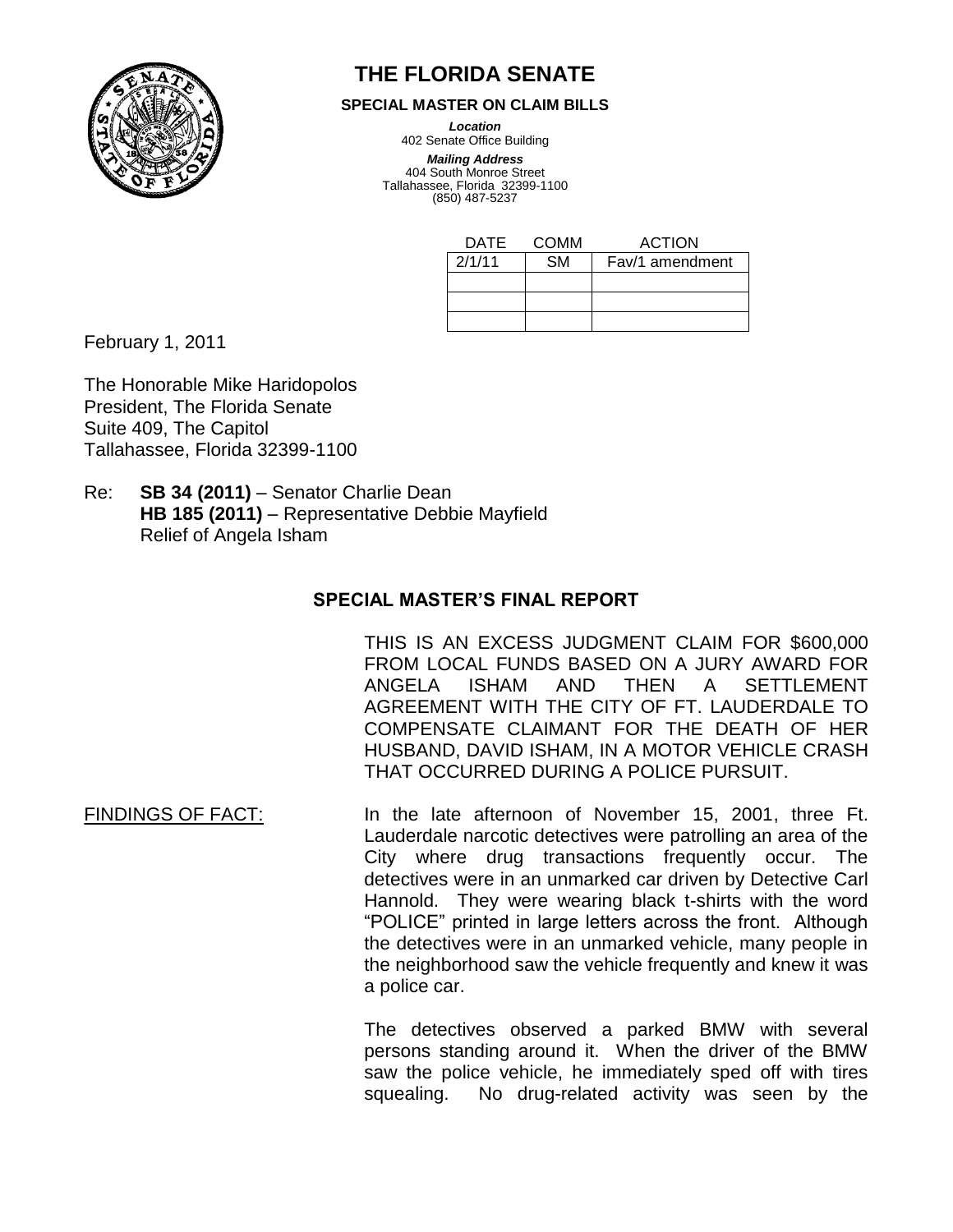detectives.

The detectives turned around to follow the BMW. The driver of the BMW took evasive maneuvers on the neighborhood streets and the detectives lost sight of the BMW for several minutes. The detectives circled back and spotted the BMW again. Detective Hannold pulled behind the BMW, which made a right turn at the next intersection without stopping at the stop sign. Detective Hannold followed. The detectives got behind the BMW and turned on their blue light inside the police car. The BMW accelerated away and ran the next stop sign at the intersection with a busy four-lane road. The BMW collided with a pickup truck driven by 42-year-old David Isham. Mr. Isham died at the scene from his injuries.

The driver of the BMW was identified as Jimmie Jean Charles, 20 years old. Charles was injured in the collision and was hospitalized for a short time. The BMW he was driving had been stolen. Charles was tried and convicted of vehicular homicide. He was sentenced to 15 years in prison.

The central dispute in this case was whether Detective Hannold was engaged in a pursuit of the BMW. The Ft. Lauderdale Police Department's policy manual defines a "pursuit" as:

> The operation or use of a police vehicle so as to pursue and attempt to apprehend a subject operating a motor vehicle who willfully or knowingly uses either high speed, illegal, or evasive driving tactics in an effort to avoid detention, apprehension, or arrest.

The policy manual prohibits pursuits in unmarked police cars "except when it is necessary to apprehend an individual who has caused serious bodily harm or death to any person." Pursuit for a traffic violation would be contrary to the policy. The pursuit policy also states that "accountability cannot be circumvented by verbally disguising what is actually a pursuit by using terms such as monitoring, tracking, shadowing, or following."

The City's pursuit policy is consistent with the policies of many police departments throughout the United States, which have been revised in recent years in response to the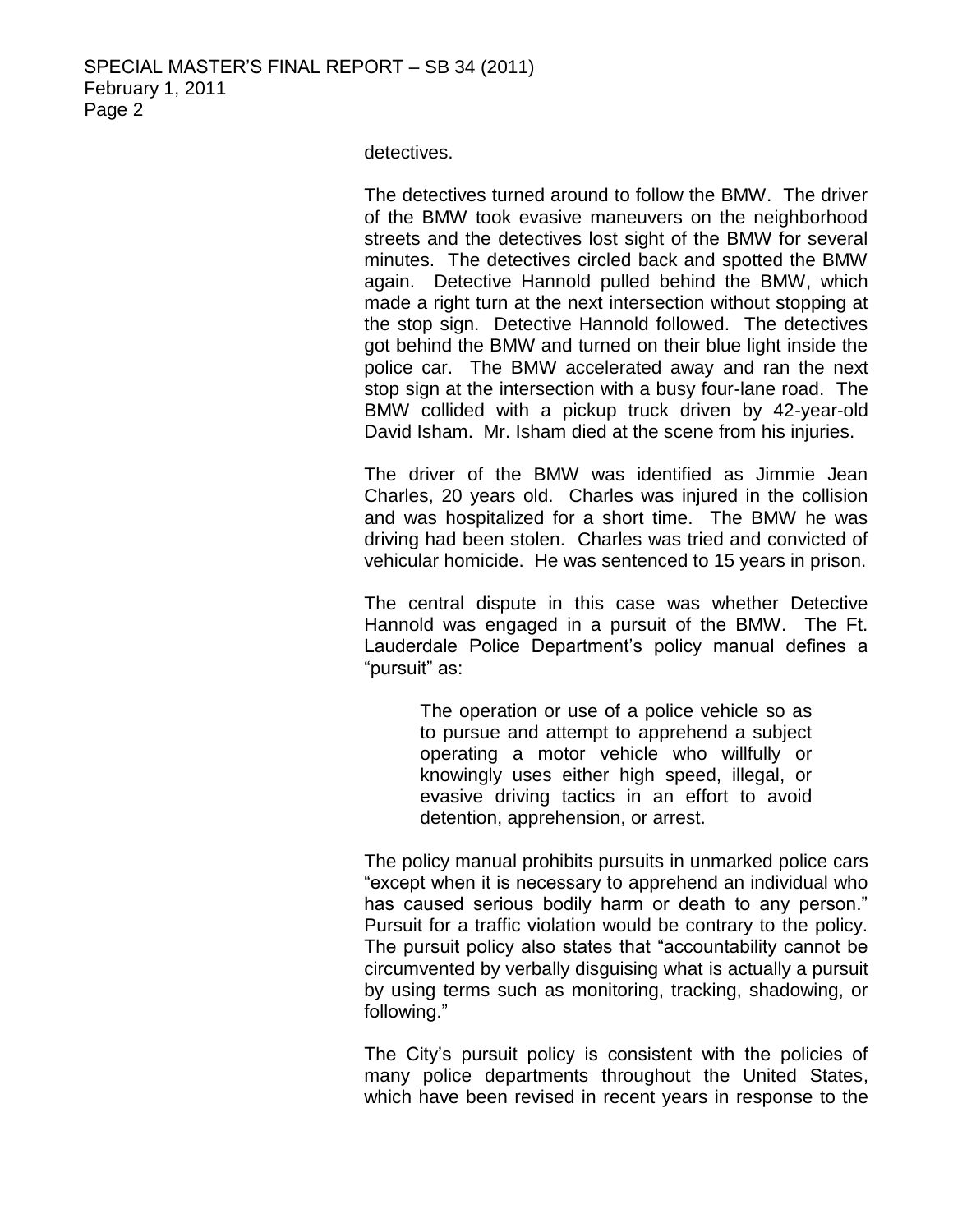injuries, deaths, and associated liability that often result from high-speed police pursuits. Detective Hannold said he was familiar with the pursuit policy and that he was not engaged in a pursuit. He claims that he followed the BMW because it is common for drug dealers to speed away and then "ditch" their cars and run away on foot. Hannold said that when the BMW sped away again as the blue light was activated in the unmarked police car, he did not accelerate to overtake the BMW, but, instead, came to a stop "to make it clear [to the driver of the BMW] that we were in no manner trying to catch up with him." The City claims that Detective Hannold's actions did not constitute a pursuit because he was not attempting to "apprehend" the BMW driver; he was merely attempting a traffic stop which he had the right to do when he saw the BMW driver run a stop sign.

The other two detectives supported Detective Hannold's account. The three detectives prepared individual written reports just after the incident, but they got together beforehand and agreed on what to say in their reports. Critical portions of the reports have identical wording. In their trial depositions and testimony, Hannold and the other two detectives were evasive and, in some instances, their answers lacked credibility.

At the scene of the collision, there was a large gathering of people from the neighborhood and some of them were telling media representatives and police investigators that the police were pursuing the BMW in a high-speed chase. The Police Department obtained several witness statements. One teenage boy said the police car was a block behind the BMW when the collision occurred, but the other witnesses, including two adult women closer to the scene of the collision, testified that the unmarked car was close behind the BMW and that both cars were going fast. One woman said that when the police car turned on its blue light, the BMW immediately accelerated away and the police car also "gunned it." The speed limit on the narrow residential street was 25 MPH.

A traffic accident reconstruction conducted by the Police Department estimated that the BMW was traveling about 54 MPH when it struck David Isham's truck. At trial, the City presented another accident reconstruction that concluded the BMW was going between 61 and 70 MPH. The City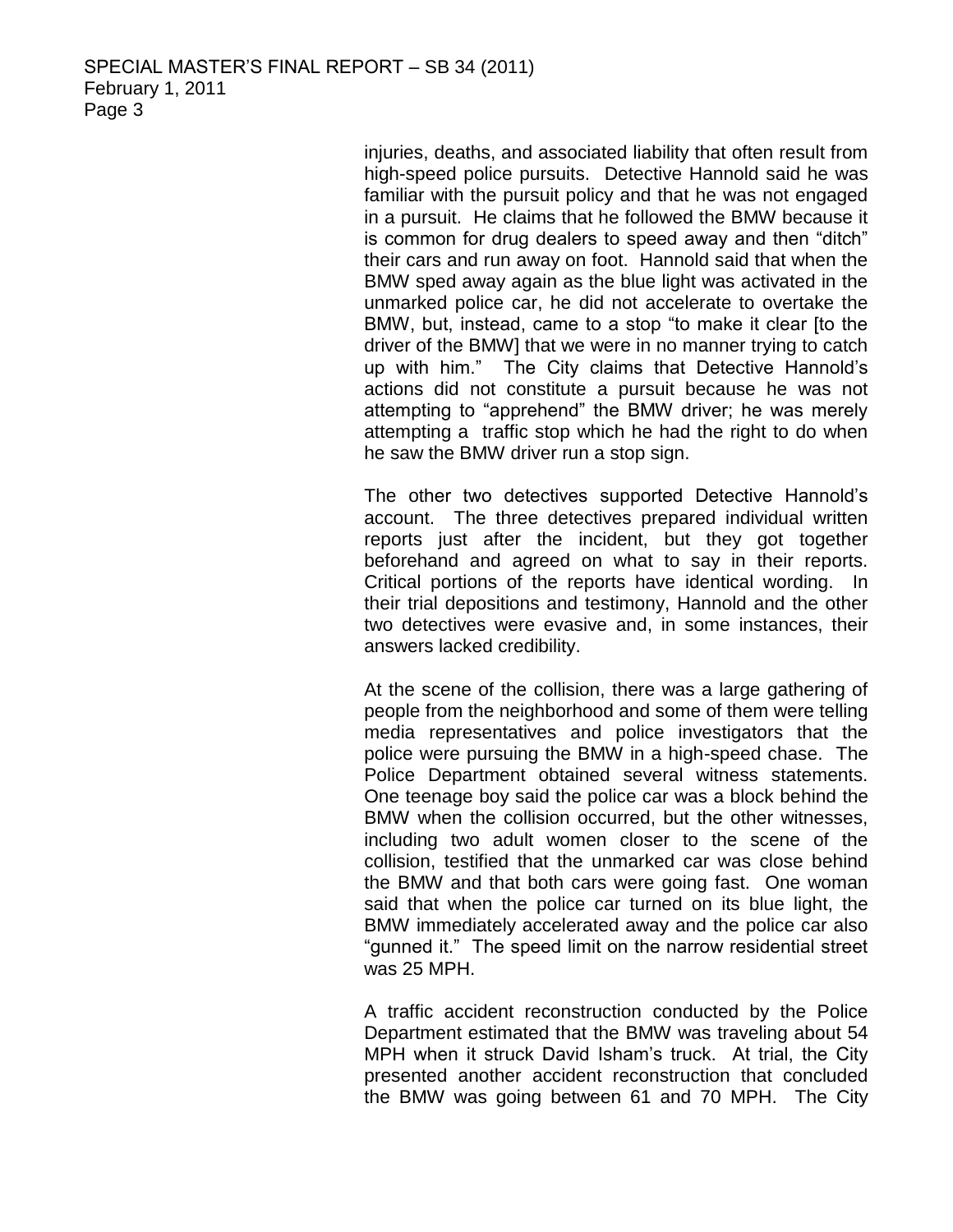argues that, since Detective Hannold's vehicle stopped without leaving skid marks, it could not have been traveling as fast as the BMW, nor could it have been very close behind the BMW.

Based on the extensive witness testimony and other evidence and argument presented by the parties, and taking into account the credibility of the witnesses, the more persuasive evidence supports the following essential facts:

- At their first encounter, Detective Hannold had reason to believe that the BMW driver was fleeing to evade apprehension.
- At their second encounter, when the BMW sped away through a stop sign, it should have been clear to Detective Hannold that the BMW driver was fleeing to evade apprehension.
- It was reasonable for the BMW driver to believe he was being pursued.
- The BMW driver sped through the next stop sign at the four-lane road to evade apprehension and it is unlikely that he would have done so if the police car had not continued to follow him.
- Whether Detective Hannold was driving as fast as the BMW and whether he was close behind the BMW in the two blocks leading to the intersection where the collision occurred are not controlling facts for determining whether Detective Hannold was engaged in a pursuit. The definition of a pursuit is not restricted to high speeds or small distances between the vehicles.
- Even if, as Detective Hannold claims, he stopped his vehicle immediately and turned off the flashing light when the BMW sped away the last time, it only means that he broke off his pursuit of the BMW, but the pursuit had commenced earlier. Detective Hannold might have terminated the pursuit, but it was too late to avoid the tragedy that he had set in motion.

The action of Detective Hannold, the reaction of the BMW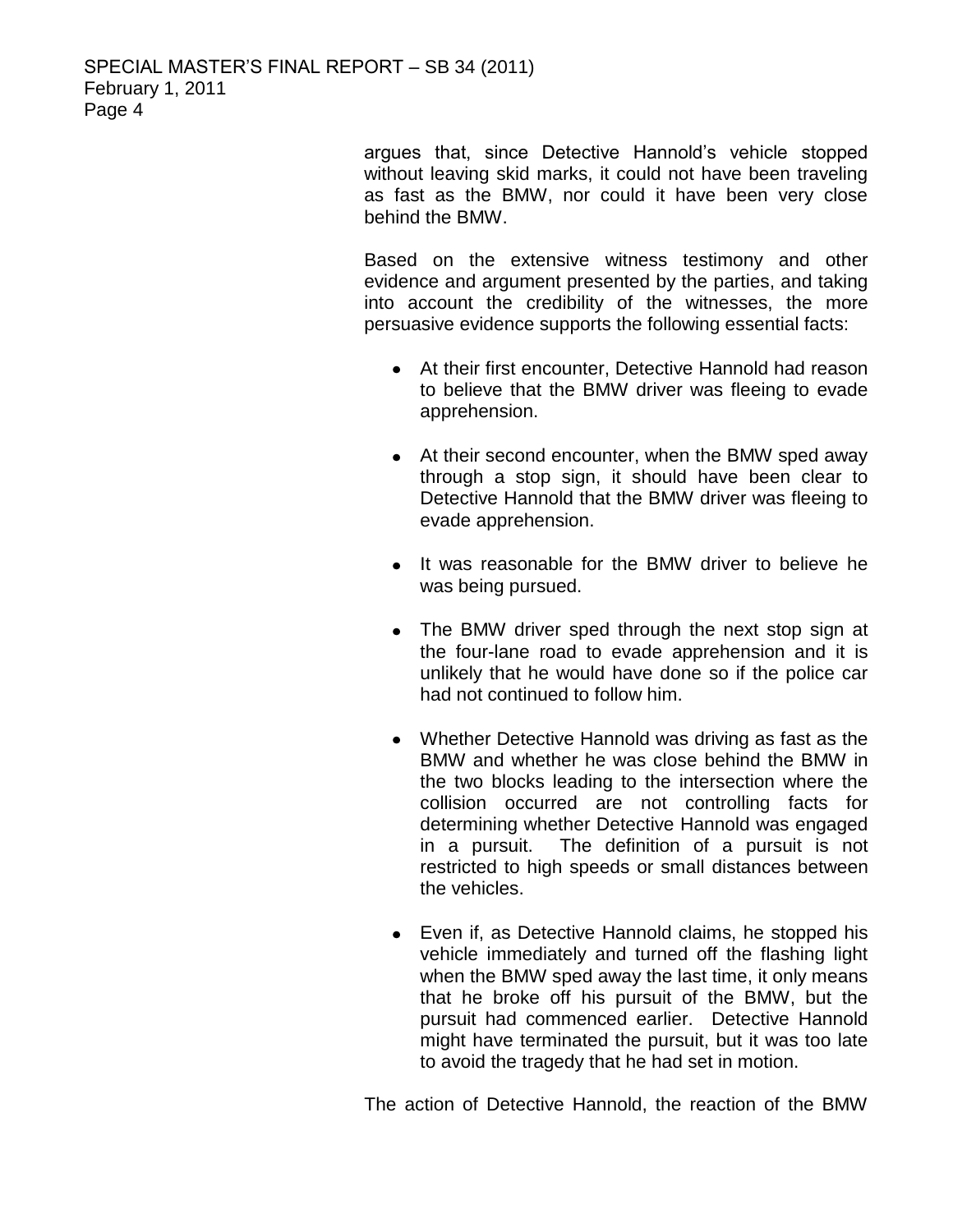driver, and the crash that killed David Isham, fall squarely within the predictable scenarios that the City's pursuit policy was designed to avoid. Pursuing a subject who is trying to avoid apprehension can cause the subject to react by driving dangerously so as to cause injury or death. Therefore, a pursuit is prohibited if the only infraction known to the police officer is a traffic violation.

LITIGATION HISTORY: In 2003, a lawsuit was filed in the circuit court for Broward County by Angela Isham on behalf of herself and the estate of David Isham, against the City of Ft. Lauderdale. Prior to trial, the parties stipulated that the economic damages were \$1,270,438.50 In February 2008, after a five-day trial, the jury found that the City and the BMW driver were each 50 percent liable for Mr. Isham's death. The jury determined that Angela Isham's damages for the loss of her husband's companionship and for pain and suffering were \$600,000. Based upon the division of damages under the version of s. 768.81, Florida Statutes, then in effect, the City's liability was \$1,435,219.25. The City paid the sovereign immunity limit of \$200,000, leaving a balance of \$1,235,219.25, which is the amount the Claimant originally sought through this claim bill.

> However, at the time of the preparation of this report, the parties informed the Special Master that they had reached a settlement of their disputes regarding this claim, and that they would seek to amend SB 34 to reflect the terms of their settlement agreement. Under the terms of the Partial Satisfaction of Judgment and Settlement Agreement, the City would pay \$200,000 within 30 days of the effective date of a claim bill that approves the settlement agreement, then \$100,000 per year for three years, and then \$50,000 per year for two years after that, for a total of \$600,000.

CONCLUSIONS OF LAW: Detective Hannold had a duty to comply with the Police Department's policies regarding pursuits and to operate his vehicle at all times with consideration for the safety of pedestrians and other drivers. It is foreseeable that injuries to motorists and pedestrians can occur during a police pursuit. Detective Hannold breached his duty and the breach was the proximate cause of the death of David Isham. The City of Ft. Lauderdale is vicariously liable for the negligence of Detective Hannold because he was acting within the course and scope of his employment at the time of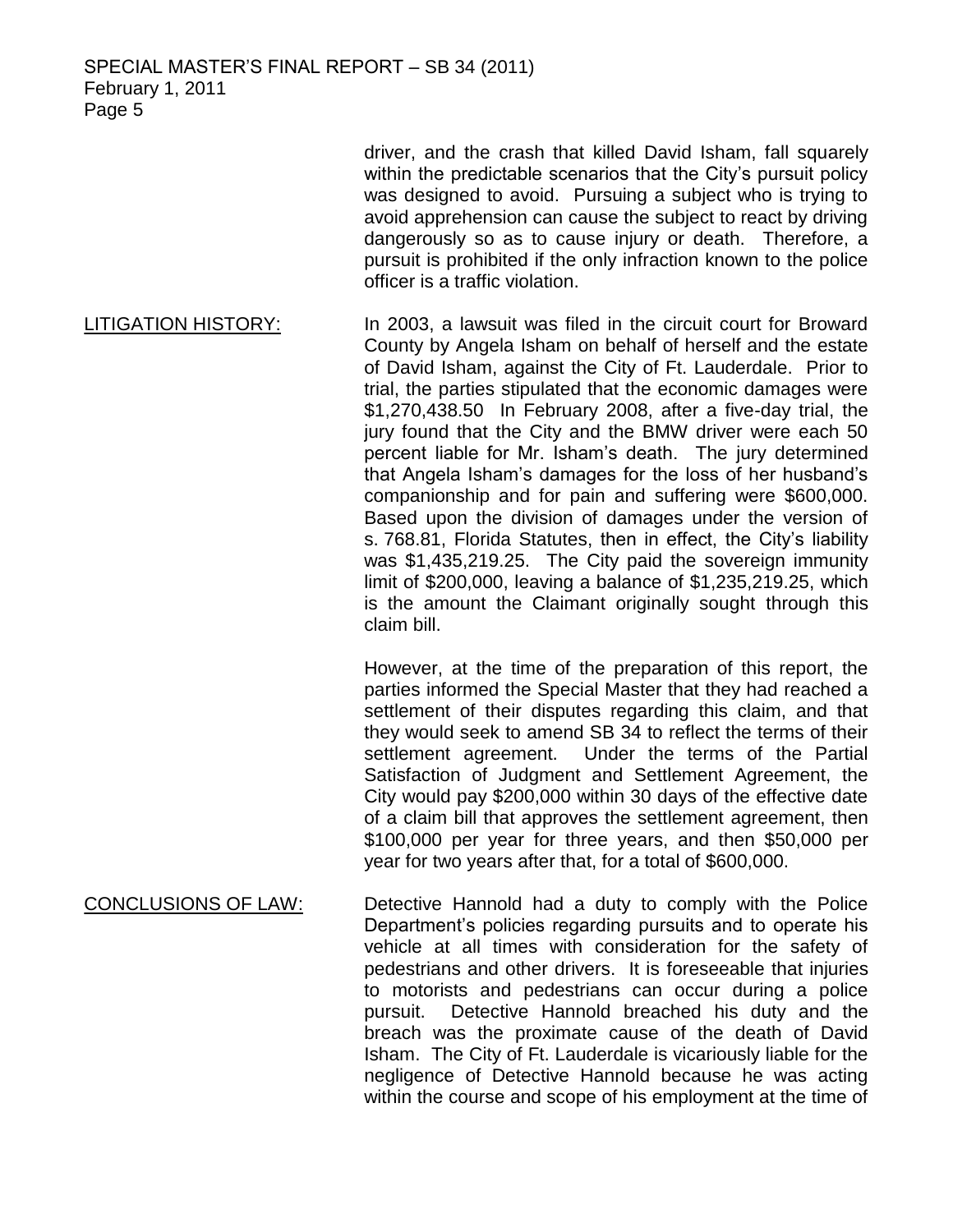SPECIAL MASTER'S FINAL REPORT – SB 34 (2011) February 1, 2011 Page 6

the incident.

The jury's allocation of 50 percent liability to the City is a reasonable allocation and should not be disturbed.

A claim in the amount of \$600,000, paid in installments as described above, is fair and reasonable under the circumstances.

- ATTORNEYS FEES: Claimant's attorneys have agreed to limit their fees to 25 percent of any amount awarded by the Legislature in compliance with s. 768.28(8), Florida Statutes.
- RECOMMENDATIONS: For the reasons set forth above, I recommend that Senate Bill 34 (2011) be reported FAVORABLY, as amended to incorporate the parties' settlement agreement.

Respectfully submitted,

Bram D. E. Canter Senate Special Master

cc: Senator Charlie Dean Representative Debbie Mayfield R. Philip Twogood, Secretary of the Senate Counsel of Record

**Attachment**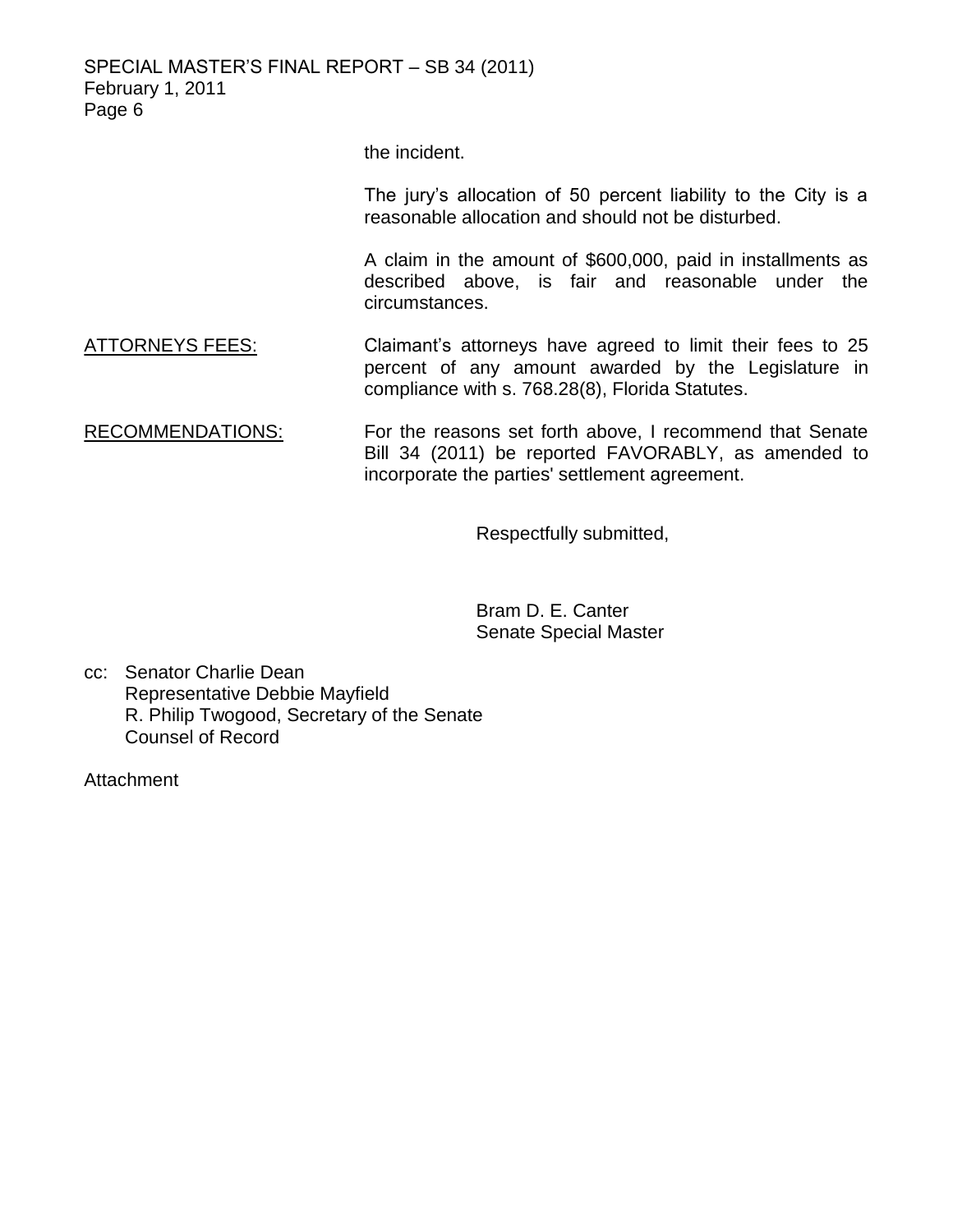Bill No. SB 34



## LEGISLATIVE ACTION

| Senate | $\bullet$ | House |
|--------|-----------|-------|
|        | $\bullet$ |       |
|        | $\bullet$ |       |
|        | $\bullet$ |       |
|        | $\bullet$ |       |
|        | $\bullet$ |       |

The Special Master on Claim Bills recommended the following:

| 1               | Senate Amendment (with title amendment)                          |
|-----------------|------------------------------------------------------------------|
| 2               |                                                                  |
| 3               | Delete lines $50 - 56$                                           |
| 4               | and insert:                                                      |
| 5               | Section 2. The City of Ft. Lauderdale is authorized and          |
| 6               | directed to appropriate from funds of the City not otherwise     |
| $\overline{7}$  | appropriated and to draw warrants payable to Angela Isham,       |
| 8               | individually, and as co-personal representative of the estate of |
| 9               | David Isham, deceased, in the amounts and in the timeframe       |
| 10 <sup>°</sup> | contained in the Partial Satisfaction and Settlement Agreement   |
| 11              | between the City of Ft. Lauderdale and Angela Isham, said amount |
| 12 <sub>2</sub> | totaling \$600,000 above the statutory amount already paid.      |
|                 | Page 1 of 2                                                      |